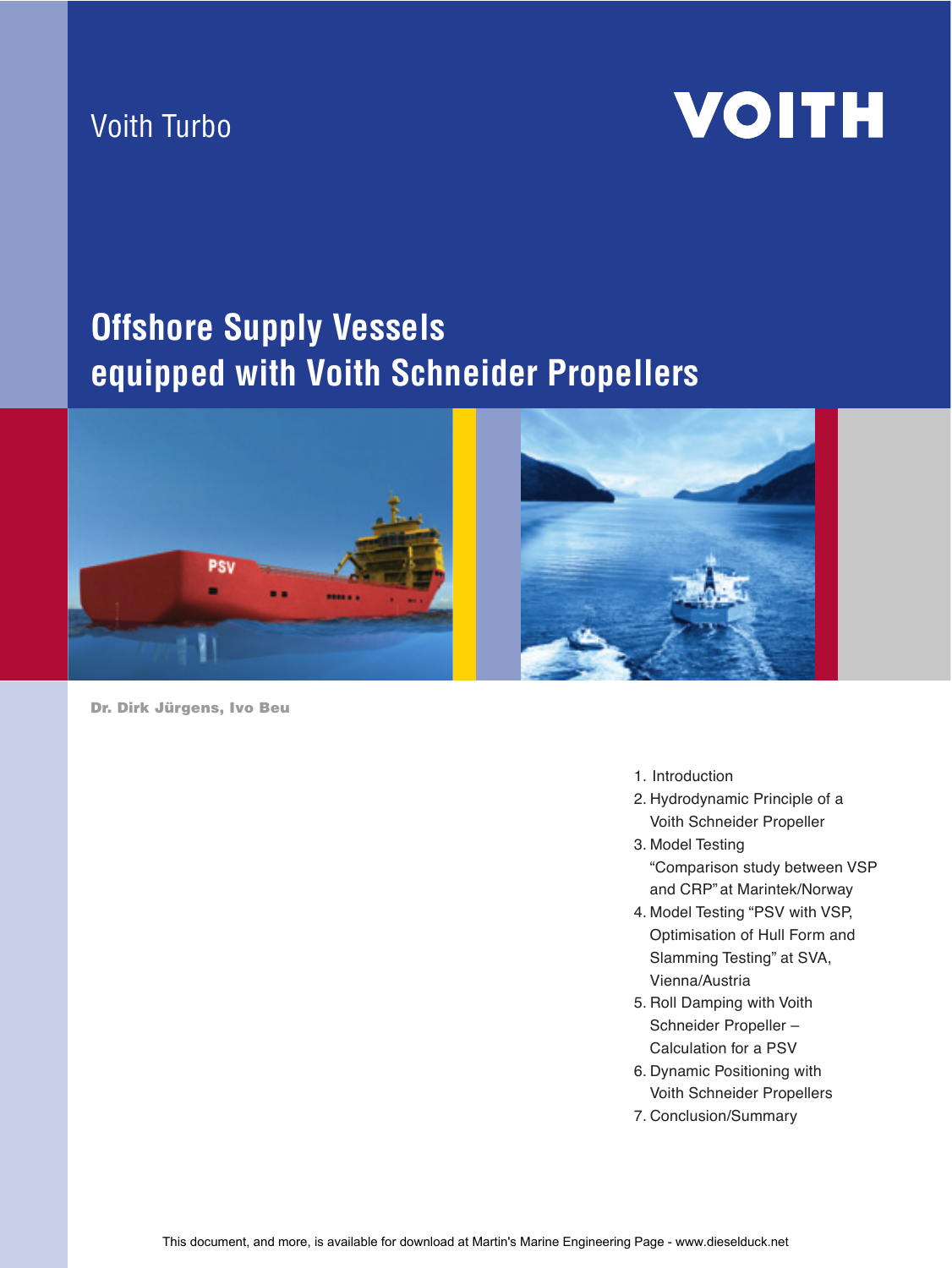## **1. Introduction**



Fig. 1: Voith Schneider Propeller

Fig. 2: Voith Water Tractor, Ajax

Benchmark model scale tests were performed and showed that the efficiency of the VSP is superior to other competitive propulsors.

These competitive model scale tests as well as other model tests and developments of Voith Turbo Marine and the first PSV for Rederi Østensjø AS are the topics of this paper. The Voith Schneider Propeller (VSP) is a propulsion system allowing stepless, highly accurate and fast control of thrust in terms of magnitude and direction. The main advantages of the Voith Schneider Propeller (Fig. 1) for the propulsion of modern Offshore Supply Vessels are as follows:

- $\blacksquare$  Stepless control of thrust in terms of magnitude and direction
- Thrust and propulsion efficiency are equal in all directions
- $\quad \blacksquare$  Thrust control corresponds with the ship's main axis, i. e. in accordance with certain X-/Y-coordinates
- Main engines can be operated with constant or variable speed, adapted to the manoeuvring, DP and free running condition, with optimum fuel efficiency of dieseldirect and/or diesel-electric drive systems without reversing

 $\blacksquare$  The Voith Schneider Propeller is extremely slow-running and therefore reliable with high safety margins against rough service, and its service life is at least as long as that of the vessel. Due to its X-/Y-coordinate logics, the VSP does not generate undesirable side thrust vectors during manoeuvring.

On a VSP-driven PSV, very fast and precise thrust changes are necessary. Such features are guaranteed by the VSP with very precise manoeuvres with quick response times in normal and emergency operating conditions – an essential safety aspect for the captain, as the vessel is under control at all times. This aspect is of paramount importance during operation at offshore installations in heavy weather conditions.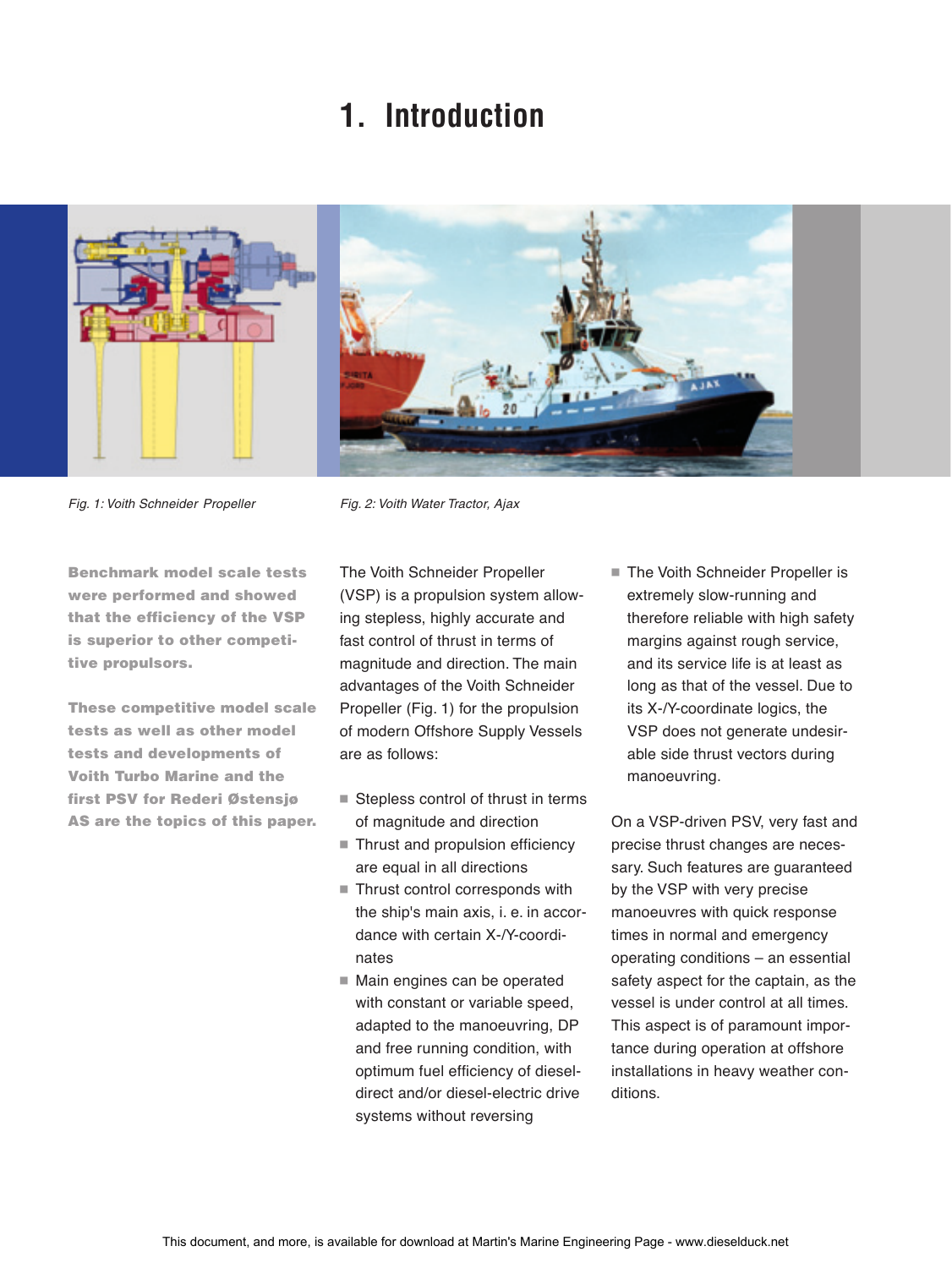![](_page_2_Picture_0.jpeg)

Fig. 3: Voith Water Tractor, Velox Fig. 4: Voith Water Tractor, Tenax

An important feature is the redundancy of the entire propulsion system, which guarantees full control of the vessel even with only one power train in operation.

The very rapid and precise thrust variation according to Cartesian coordinates makes the VSP an ideal propulsion system for efficient dynamic positioning even in extremely rough weather conditions.

The Voith Schneider Propeller offers additional roll stabilization for OSVs, which reduces the roll motion of the PSV while it is stationary. This additional function has been proven by Voith in theoretical computations with the University of Hamburg-Harburg, during model tank tests and full scale measurements in the North Sea.

The main features of the Voith Schneider Propulsion system were proven by Østensjø Rederi AS, Haugesund, Norway, on the basis of the design, the construction and the operation of three "state-of-the-art" Escort Voith Water Tractors – the "Ajax" (Fig. 2), the "Velox" (Fig. 3) and the "Tenax" (Fig. 4), that are now used to safeguard tankers at oil terminals.

All of these Voith Water Tractors have demonstrated the unique characteristics of the Voith Schneider Propellers in terms of manoeuvrability, dynamic positioning, redundancy, controllability and lifecycle costs.

The purpose of the joint investigation program between Østensjø Rederi AS and Voith Turbo Marine

was the analysis of propulsion efficiency of VSPs on modern OSVs in comparison to other new and highly sophisticated propulsion systems such as the CRP across the entire operation range, as well as the analysis of the sea-keeping behaviour of the different aft body configurations adopted to the specific propulsion system requirements.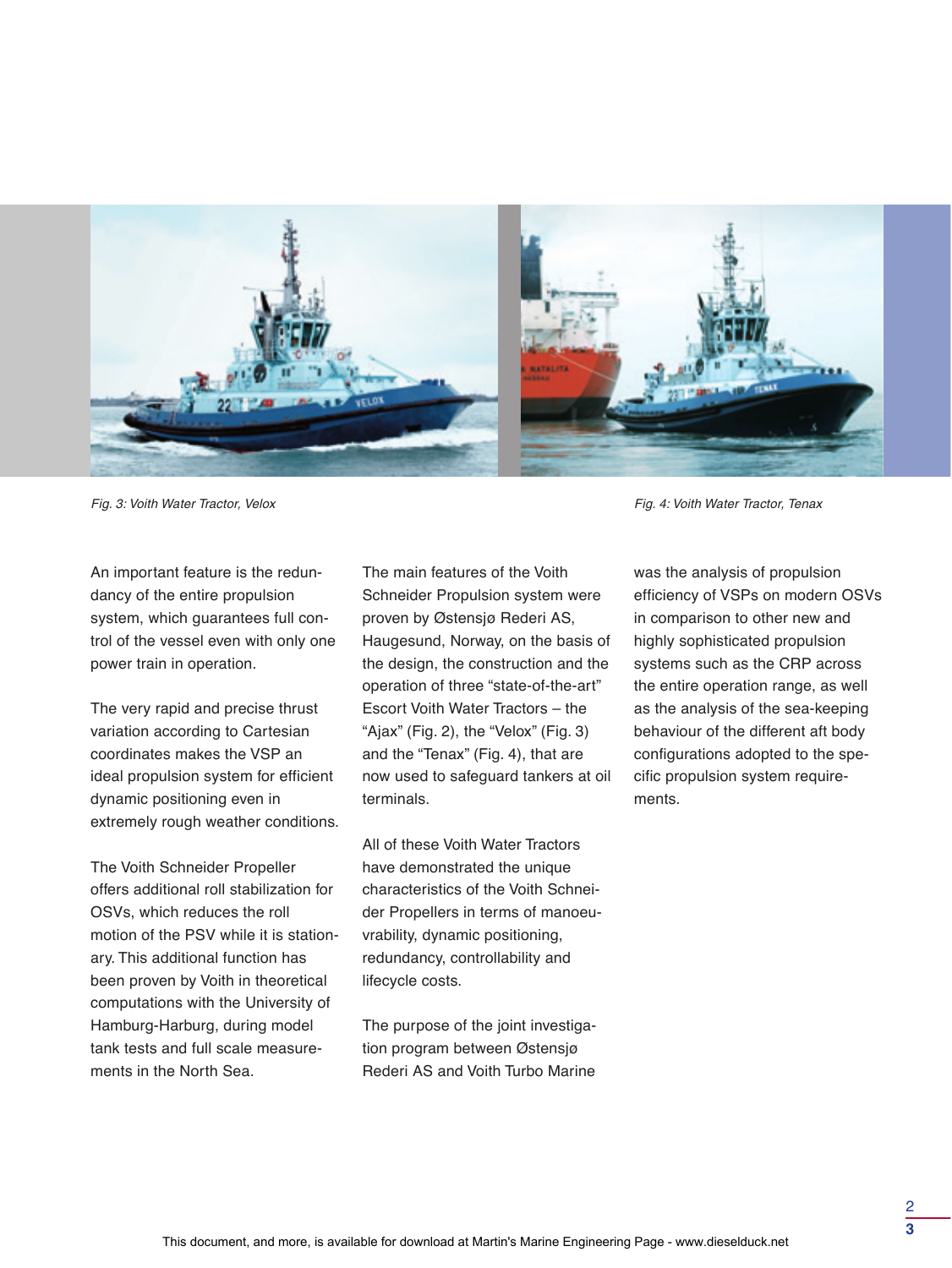## **2. Hydrodynamic Principle of a Voith Schneider Propeller**

![](_page_3_Picture_1.jpeg)

![](_page_3_Picture_2.jpeg)

Fig. 5: Kinematics of the VSP Fig. 6: Cycloidal path of a blade

The idea of this unique propulsion and manoeuvring system was initially developed by the Austrian engineer Ernst Schneider in 1926. Several thousand cycloidal propellers have been produced by Voith over the past 80 years.

On the VSP, the blades project vertically below the ship's hull and rotate on a rotor casing about a vertical axis, performing an oscillatory motion around their own axis that is superimposed on this uniform rotation. The oscillating movement of the blades determines the magnitude of thrust through varying the amplitude (pitch), while the fast correlation determines the thrust direction between 0 and 360 degrees. Therefore, an identical thrust can be generated in any direction. Both variables – thrust magnitude and thrust direction – are controlled by the hydraulically activated kinematics (Fig. 5) of the propeller, with a minimum of power consumption. The lift varies during the revolution of the blades (Fig. 6).

The integration of the components of the lift forces created across the entire circumference shows:

- $\blacksquare$  The lift components acting in the direction of motion generate thrust
- The lift components acting at right angles to the direction of motion cancel each other out

The thrust can be produced in any direction merely through movement of the steering center. Due to the rotational symmetry, identical thrust can be generated in all directions. For free running conditions, a steering force can be produced in addition to the longitudinal force up to available pitch and power limits.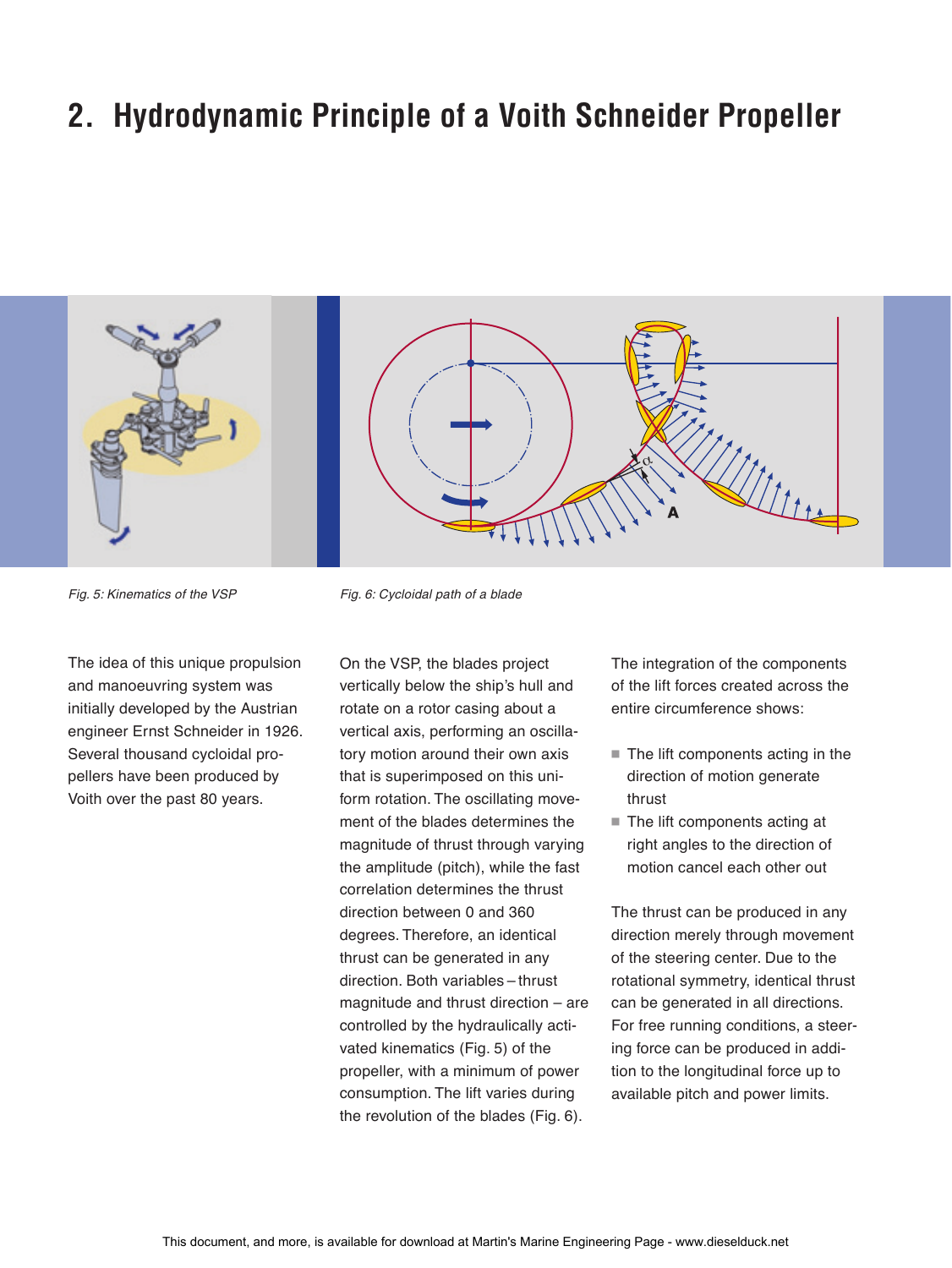# **3. Model Test "Comparison Study between VSP and CRP" at Marintek/Norway**

#### General

Our customer Østensjø Rederi AS from Norway carried out calm water tests with two models of an 85.5 m long PSV (Platform Supply Vessel), to compare two different propulsion systems. Test no. 601956.00.01 was carried out with Voith Schneider propulsion (Fig. 7), while test no. 601956.00.02 was carried out with contra-rotating propellers (CRP) (Fig. 8).

The conditions for this comparison, for example the major dimensions, required ship performance, operating conditions, as well as the fuel consumption of specific engines were identical.

This allowed a very accurate comparison of the propulsion systems as such.

Although the two vessels have very similar dimensions, the aft ship lines differ from each other, due to the special requirements of the propellers.

The vessels were required to achieve 15 kn speed on two drafts, 5.2 m and 6.0 m.

The model test showed clearly that the Voith Schneider Propeller is an ideal propulsion system for offshore supply vessels.

In addition to the absolute trust of many of our customers in the lifecycle, lifecycle costs, safety and unbeatable manoeuvrability of our propulsion system, these tests also proved the superiority in propulsion efficiency even in comparison to contra-rotating Z-drives.

![](_page_4_Picture_9.jpeg)

Fig. 7: Position of VSP in the stern of the PSV model. Propulsion: VSP size 32 R5

Fig. 8: Position of CRP in the stern of the PSV model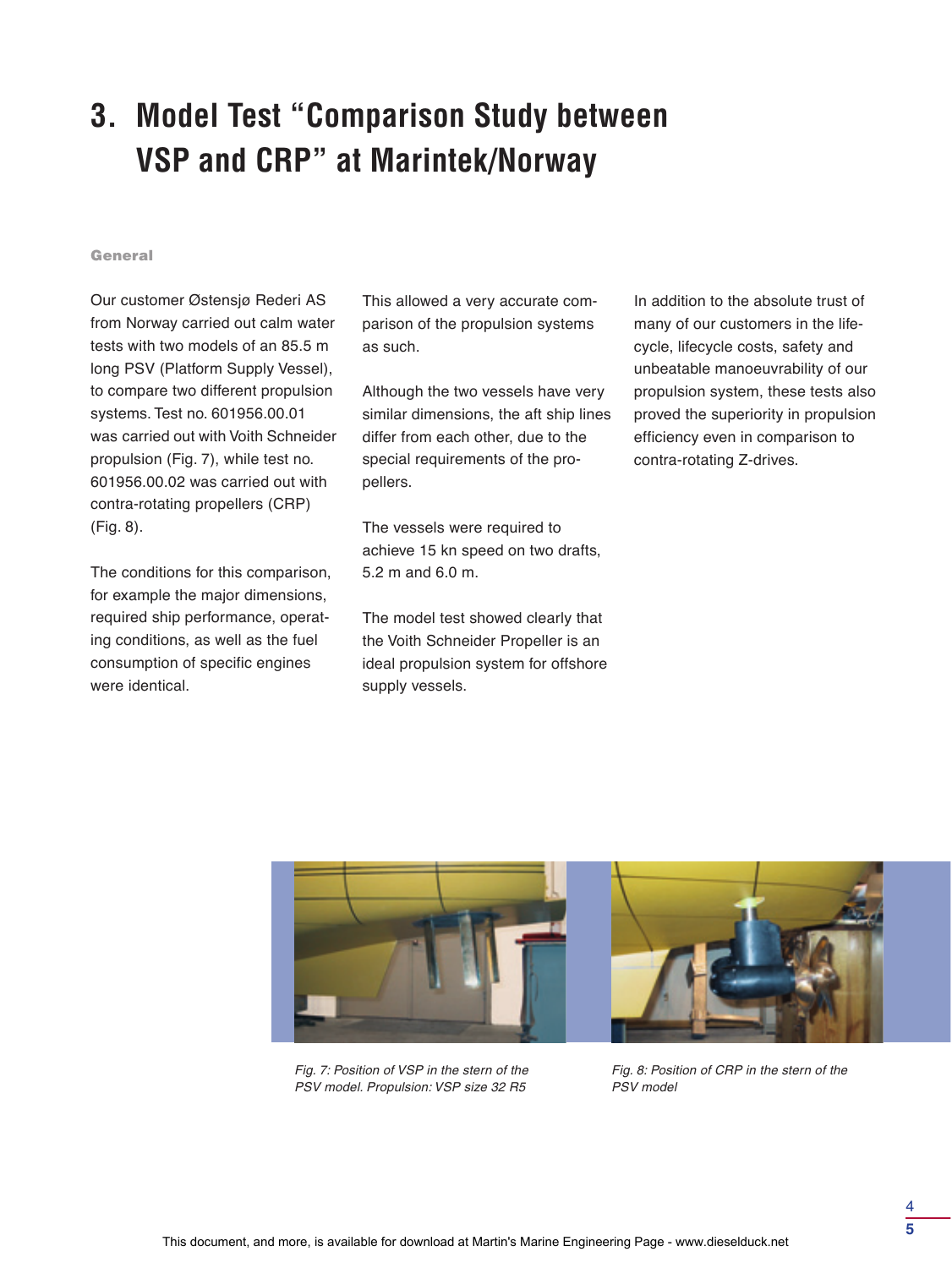#### Principal Hull Data VSP propelled:

| <b>Hull data</b>                   |               |                   | Draught 5.2 m WL1 |             | Draught 6.0 m WL2 |             |
|------------------------------------|---------------|-------------------|-------------------|-------------|-------------------|-------------|
|                                    | <b>Symbol</b> |                   | <b>Model</b>      | <b>Ship</b> | <b>Model</b>      | <b>Ship</b> |
| <b>Length of Waterline</b>         | <b>LWL</b>    | (m)               | 5.396             | 86.340      | 5.342             | 85.470      |
| <b>Length betw. perpendiculars</b> | <b>LPP</b>    | (m)               | 4.838             | 77.400      | 4.838             | 77.400      |
| <b>Breath waterline</b>            | <b>BWL</b>    | (m)               | 1.200             | 19.200      | 1.200             | 19.200      |
| <b>Draught at L<sub>pp</sub>/2</b> |               | (m)               | 0.325             | 5.200       | 0.378             | 6.050       |
| <b>Draught at FP</b>               | <b>TFP</b>    | (m)               | 0.325             | 5.200       | 0.397             | 6.350       |
| <b>Draught at AP</b>               | <b>TAP</b>    | (m)               | 0.325             | 5.200       | 0.359             | 5.750       |
| <b>Trim</b>                        |               | (m)               | $\theta$          | $\theta$    | $-0.038$          | $-0.600$    |
| <b>Volume of Displacement</b>      | V             | (m <sup>3</sup> ) | 1.198             | 4.905.6     | 1.459             | 5.977.2     |

#### Principal Hull Data CRP propelled:

| <b>Hull data</b>                   |               |                   | Draught 5.2 m WL1 |                | Draught 6.0 m WL2 |              |
|------------------------------------|---------------|-------------------|-------------------|----------------|-------------------|--------------|
|                                    | <b>Symbol</b> |                   | <b>Model</b>      | <b>Ship</b>    | <b>Model</b>      | <b>Ship</b>  |
| <b>Length of Waterline</b>         | <b>LWL</b>    | (m)               | 5.057             | 85.170         | 5.037             | 84.830       |
| <b>Length betw. perpendiculars</b> | LPP           | (m)               | 4.596             | 77.400         | 4.596             | 77.400       |
| <b>Breath waterline</b>            | <b>BWL</b>    | (m)               | 1.140             | 19.200         | 1.140             | 19.200       |
| <b>Draught at L<sub>pp</sub>/2</b> |               | (m)               | 0.309             | 5.200          | 0.356             | 6.000        |
| <b>Draught at FP</b>               | <b>TFP</b>    | (m)               | 0.309             | 5.200          | 0.356             | 6.000        |
| <b>Draught at AP</b>               | <b>TAP</b>    | (m)               | 0.309             | 5.200          | 0.356             | 6.000        |
| <b>Trim</b>                        |               | (m)               | $\overline{0}$    | $\overline{0}$ | $\overline{0}$    | $\mathbf{0}$ |
| <b>Volume of Displacement</b>      | V             | (m <sup>3</sup> ) | 1.027             | 4.905.6        | 1.246             | 5.952.5      |

![](_page_5_Figure_4.jpeg)

Diagram 1: Power Effective/ Draughts 5.2 m and 6.0 m

Diagram 2: Brake power/ Draught 5.2 m

Diagram 3: Brake power/ Draught 6.0 m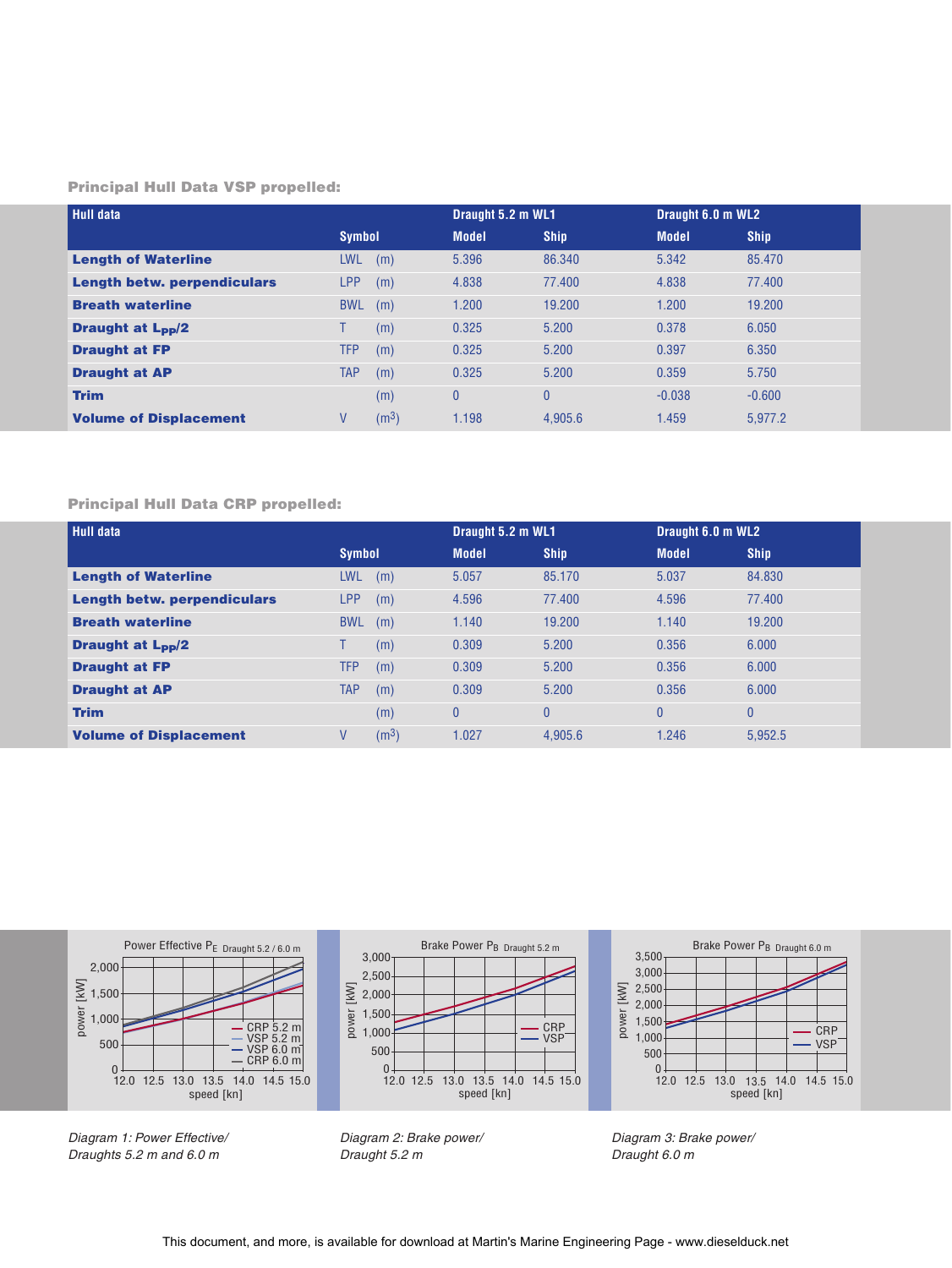#### Ship Resistance:

To evaluate the different designs of the ship lines, a resistance test for both drafts was performed. The result shows the values of  $P_F$  (power effective) which is the amount of power needed to tow the ship through the water at different speeds.

Diagram 1 shows that the effective power needed to tow the VSP designed ship lines is higher than that of the ship with CRP ship lines.

In the area that is most important for the customer – design speed of 15 kn – the difference is 3 % at 5.2 m draught and 7 % at draught 6.0 m. This result shows the values for the ship resistance only, without the propulsion systems.

This means, that there is room for further improvement of the VSP ship lines. But this option was not considered in this first Marintek model test series.

Propulsion Test/ Performance Prediction

To evaluate the brake power (PB = effective engine power) to achieve the desired speed, a propulsion test/performance prediction was performed. The measured power applied was calculated for the real ships.

Diagrams 2 and 3 show very good results for Voith Schneider Propellers, since the required brake power across the entire speed range is lower than the CRP values. The CRP-propelled ship needed some 8 % more brake power for the design speed.

Note: The PB for the VSP was lower compared to the CRP (about 8 %) even when the ship resistance for the chosen VSP hull form was approximately 3 to 7 % higher compared to the chosen hull form of the CRP vessel.

#### Propulsion Efficiency  $\eta_{\text{D}}$

The propulsion efficiencies  $\eta_{\mathsf{D}}$  of the different propeller systems are shown in diagrams 4 and 5. They demonstrate clearly that the VSP has a higher efficiency across the entire speed range. This will result in lower power requirements and lower fuel consumption for the actual ship.

The wave picture on the design speed is very homogenous (Fig. 9).

![](_page_6_Figure_12.jpeg)

![](_page_6_Figure_13.jpeg)

![](_page_6_Picture_14.jpeg)

Diagram 4: Propulsive efficiency/ Draught 5.2 m

Diagram 5: Propulsive efficiency/ Draught 6.0 m

Fig. 9: Wave picture at 14 knots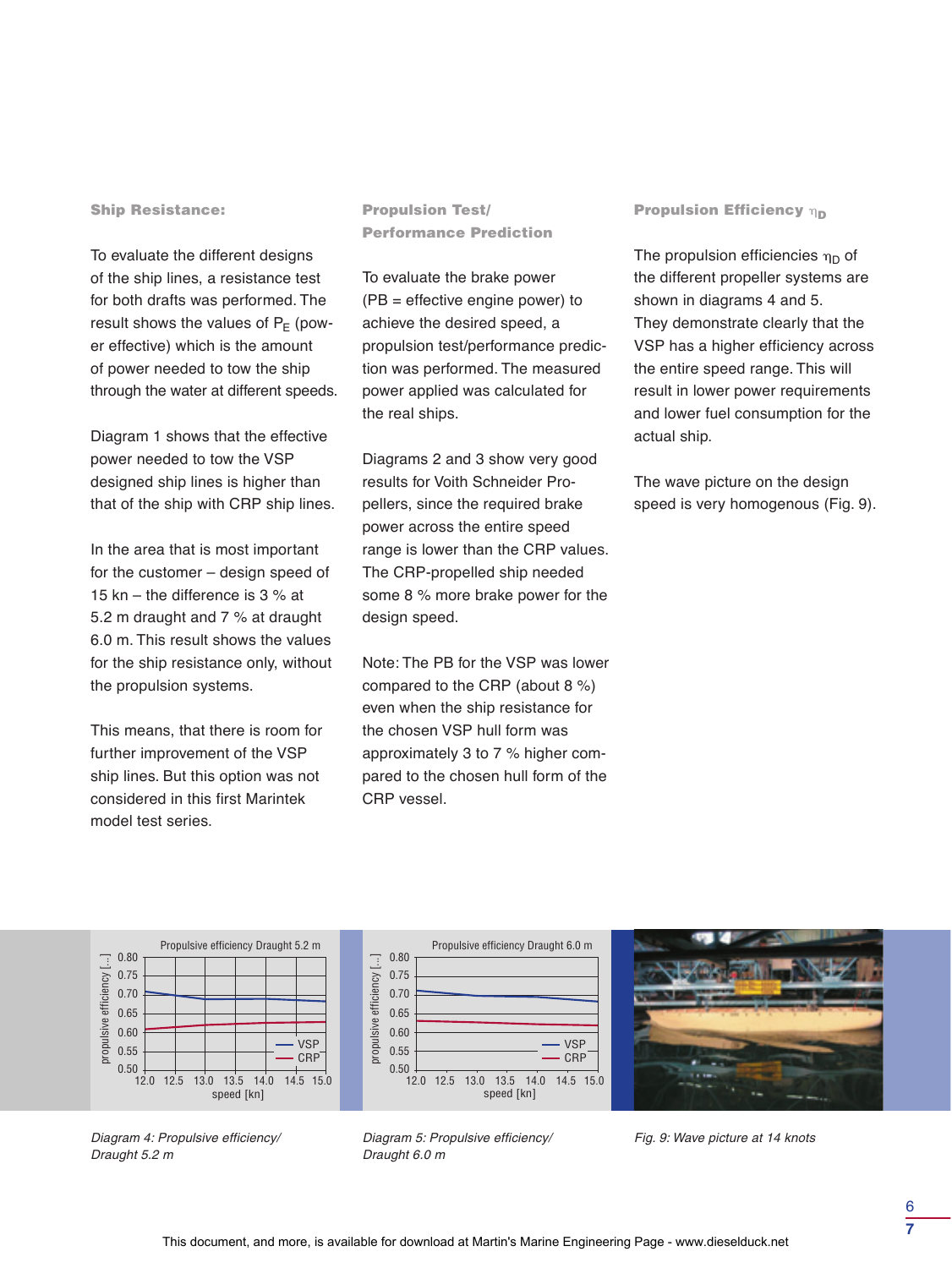**4. Model Testing "PSV with VSP, Optimization of Hull Form and Slamming Testing" at SVA, Vienna/Austria**

![](_page_7_Picture_1.jpeg)

Fig. 10: Modified aft body with VSP installation Fig. 11: Modified aft body with VSP installation

During the second phase of the joint investigation program, additional model tank tests were performed at SVA in Vienna, Austria. A new model was built at Vienna with the same main dimensions tested before at Marintek (Fig. 10, 11). To validate the results of the new model with the former model at Marintek, a comparative measurement was performed at Vienna proving the results of Marintek.

To achieve an optimum sea-keeping behaviour especially for slamming at zero speed with waves coming from the stern, the aft lines were modified, using the same V-shaped aft body as previously applied for the CRP hull at Marintek.

![](_page_7_Figure_6.jpeg)

Diagram 6: Brake Power/Draught 5.20 m. SVA Vienna results for VSP in comparison with Marintek results for CRP solution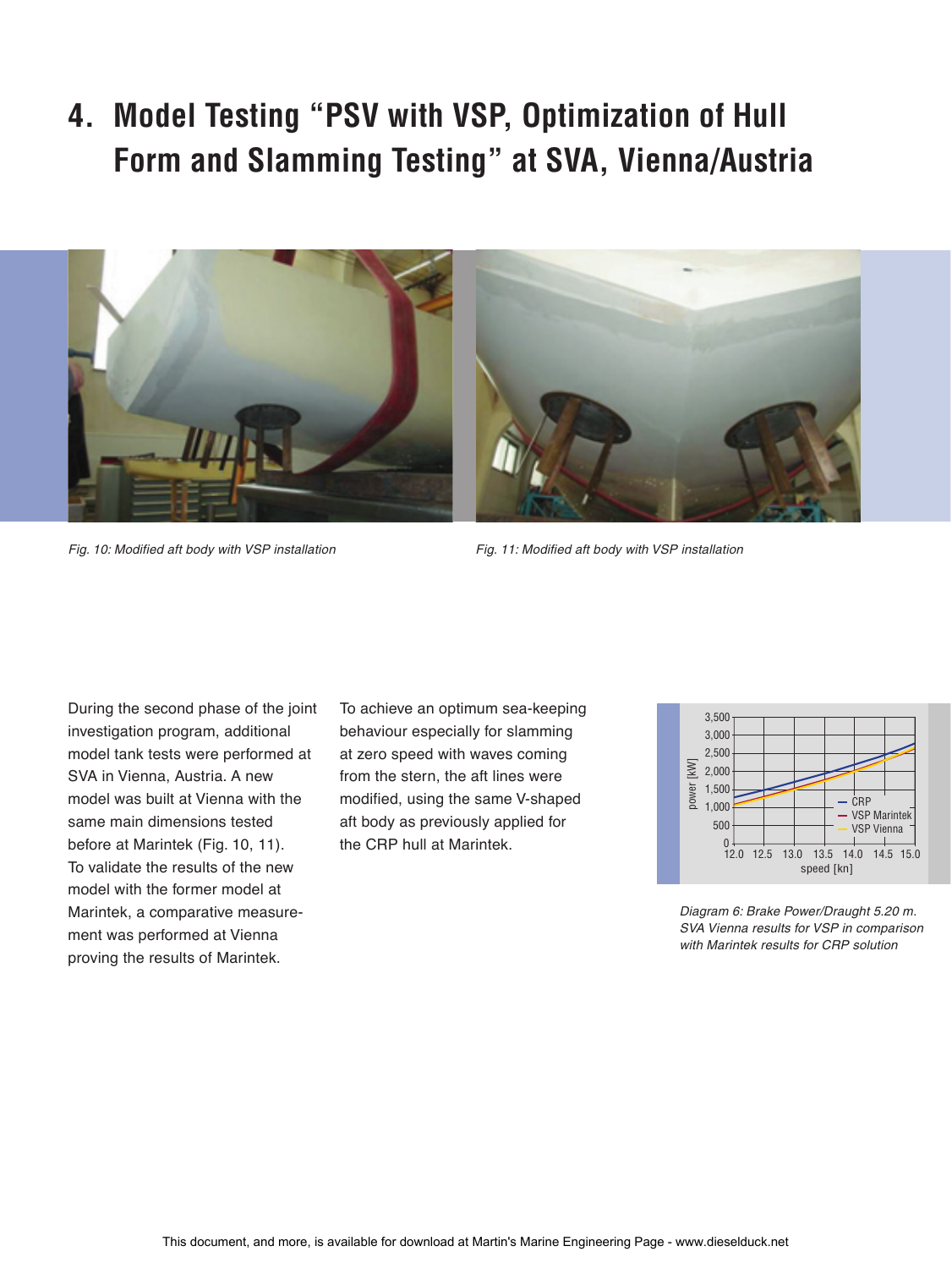The comparison of the brake power for the modified aft lines of the VSP hull with the investigated CRP version at Marintek confirmed the earlier results and power savings.

The second test series performed at SVA in Vienna reconfirmed the power savings achieved with the VSP compared to the CRP solution that had been tested at the first test tank series at Marintek. With the modified VSP aft body, even higher power savings could be achieved for the entire operating draught spectrum, as well as the speed

range. The V-shape of the aft body will secure the desired slamming characteristics at zero speed with waves coming from the stern, as already examined at Marintek.

The slamming investigations performed at SVA revealed that peak pressures that were already rather satisfactory can be reduced further with the VSP (Diagram 9).

The reason of this reduction is the suction effect of the VSP even at zero pitch.

![](_page_8_Figure_5.jpeg)

Diagram 7: Brake Power/Draught 6.0 m. SVA Vienna results for VSP in comparison with Marintek results for CRP solution

![](_page_8_Figure_7.jpeg)

Diagram 8: Power saving with VSP for both draughts of 5.20 m and 6.0 m compared to the CRP solution over the entire speed range

![](_page_8_Figure_9.jpeg)

Diagram 9: Maximum slamming pressure with and without operation of VSP  $(hw = 3.0 \text{ m}, D = 5.2 \text{ m})$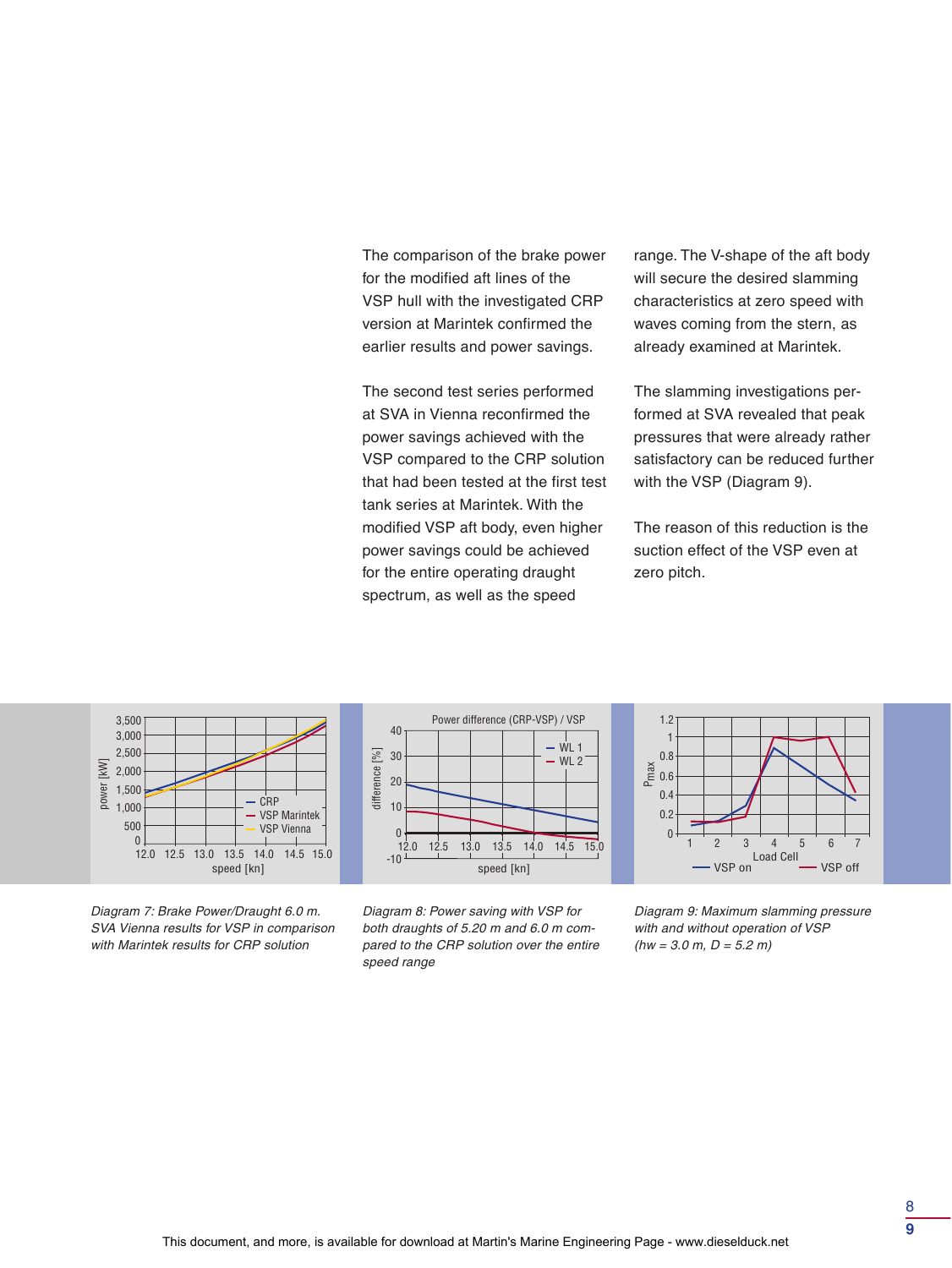# **5. Roll Damping with Voith Schneider Propellers – Calculation for a PSV**

![](_page_9_Picture_1.jpeg)

![](_page_9_Picture_2.jpeg)

Fig. 12: Frames of the PSV Fig. 13: PSV in a Swell

The special features of the Voith Schneider Propeller allow very effective roll stabilization with the ship stationary or underway at low speed.

The technical requirement for stabilizing a ship is to suppress rolling motion, or, in other words, the control of rotational movement about the ship's longitudinal axis, which is generated by a wave exciting moment that periodically opposes the moment on the ship that causes the rolling motion.

Generally, roll stabilization is divided into two broad areas:

- 1. Active operation
- 2. Passive operation

Active operation produces a counteracting moment by means of actively controlled machines. A sensor detects the rolling motion and a regulator controls the counteracting moment as required. Examples are:

- $\blacksquare$  Fin stabilizers (retractable or fixed)
- $\blacksquare$  Roll stabilizing tanks (active)

The advantage of these systems is their good damping property.

The disadvantages are:

- Complexity and expense
- $\blacksquare$  High weight (particularly the liquid used to fill roll stabilizing tanks)
- Considerable space requirements
- High maintenance effort
- Fin stabilizers only work at design speed
- Fin stabilizers have a high resistance (even when retracted)
- $\blacksquare$  Fin stabilizers increase the vessel's draught

The passive mode of operation works on the principle of increasing the roll resistance and thus damping the rolling motion, e.g. bilge keels.

Very rapid thrust variation and generation of very high moments makes it possible to use the VSP for efficient reduction of the ship's rolling motion, in particular when the ship is stationary or during slow motion along the longitudinal axis, where the aforementioned other systems are limited.

#### Technical Assumption

The technical requirements, such as suppressing the rolling motion, as well as the rotational movement at very low- and zero speed, are to be met.

Assumptions are:

- High accuracy in terms of steering (reacting) times to meet the time criteria, governed by the roll period of the ship
- Thrust (force) deviation in magnitude and direction, according to the ship's movement, without undesirable directions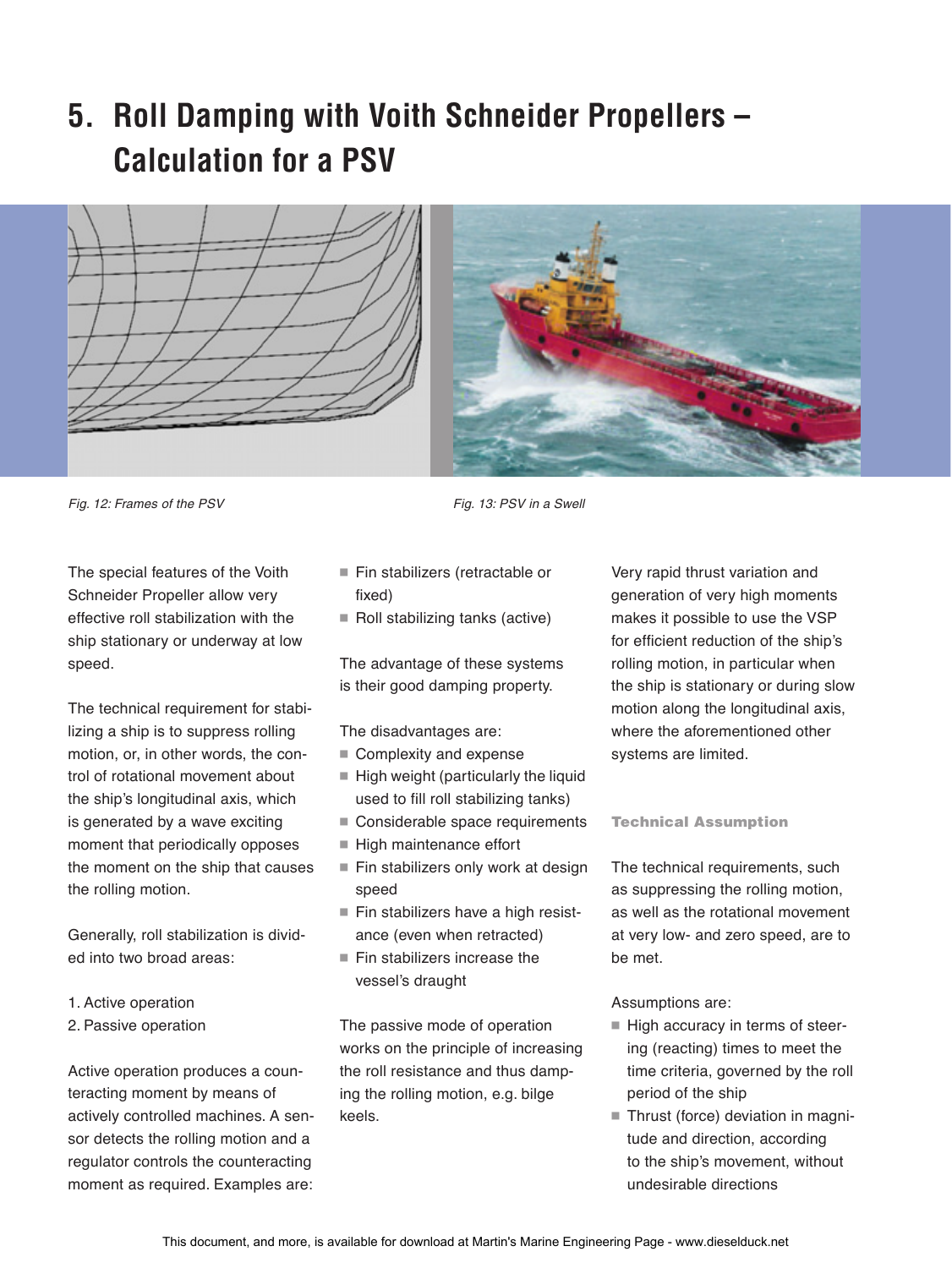#### **Objective**

An investigation was conducted to prove whether the Voith Roll Stabilization (VRS) system can fulfill the requirements:

 $\blacksquare$  Damping of the rolling motion of a ship without forward motion

The damping produced by the Voith Schneider Propeller (VSP) is referred to as active damping.

#### Calculation for a PSV

Calculations were made by the TU Hamburg, Prof. H. Soeding, in May 2004 "Rolldämpfung mittels Voith Schneider-Technologie" (Roll Damping with Voith Schneider Technology) based on the following dimensions:

 $Lpp = 77.4$  m, Bwl = 19.2 m,  $D = 6.05$  m, trim = 0.6 m. The meta-centric height on which the computation was based amounted to  $GM = 1.3$  m.

The resistance and propulsion test reports were used in this investigation as per chapter 1.1. (Fig. 12) shows the body section used for the computation.

The ship is calculated with 2 VSPs, producing a transverse thrust of total 467 kN, including the factor 0.85 as stated above caused by the mutual influence of the VSPs. Results: The roll motions of the PSV could be almost completely suppressed up to a significant wave height of 6 m (Fig. 13) and a long crest periodic swell with a period of  $T = 15$  seconds.

The same damping characteristics were computed up to a wave height of 3 m for a wave period of  $T = 10$ seconds.

Contrary to other ship types such as corvettes, etc., the roll motion reduction for an OSV becomes larger with increasing GM and smaller with diminishing GM for a wave period of 10 seconds.

The research project "Roll Damping with Voith Schneider Technology" investigated how strongly the rolling motion of ships that are stationary or moving slowly through water can be reduced by the use of Voith Schneider Propellers.

The first calculations funded by the research and development department of Voith Turbo Marine and the computations by Professor H. Soeding showed that the technical requirements are already fulfilled by the cycloidal drive.

In order to verify the theoretical computations concerning the applicability of Voith Roll Stabilization (VRS) to roll damping, full-scale trials were executed in the North Sea in autumn 2004.

A buoy layer equipped with VSP was used to show the system in operation. The results were very convincing, because they demonstrated that the VSP is capable of reducing the roll motion.

![](_page_10_Figure_15.jpeg)

![](_page_10_Figure_16.jpeg)

Diagram 10: Calculation of significant roll angle for T=10s

Diagram 11: Calculation of significant roll angle for T=15s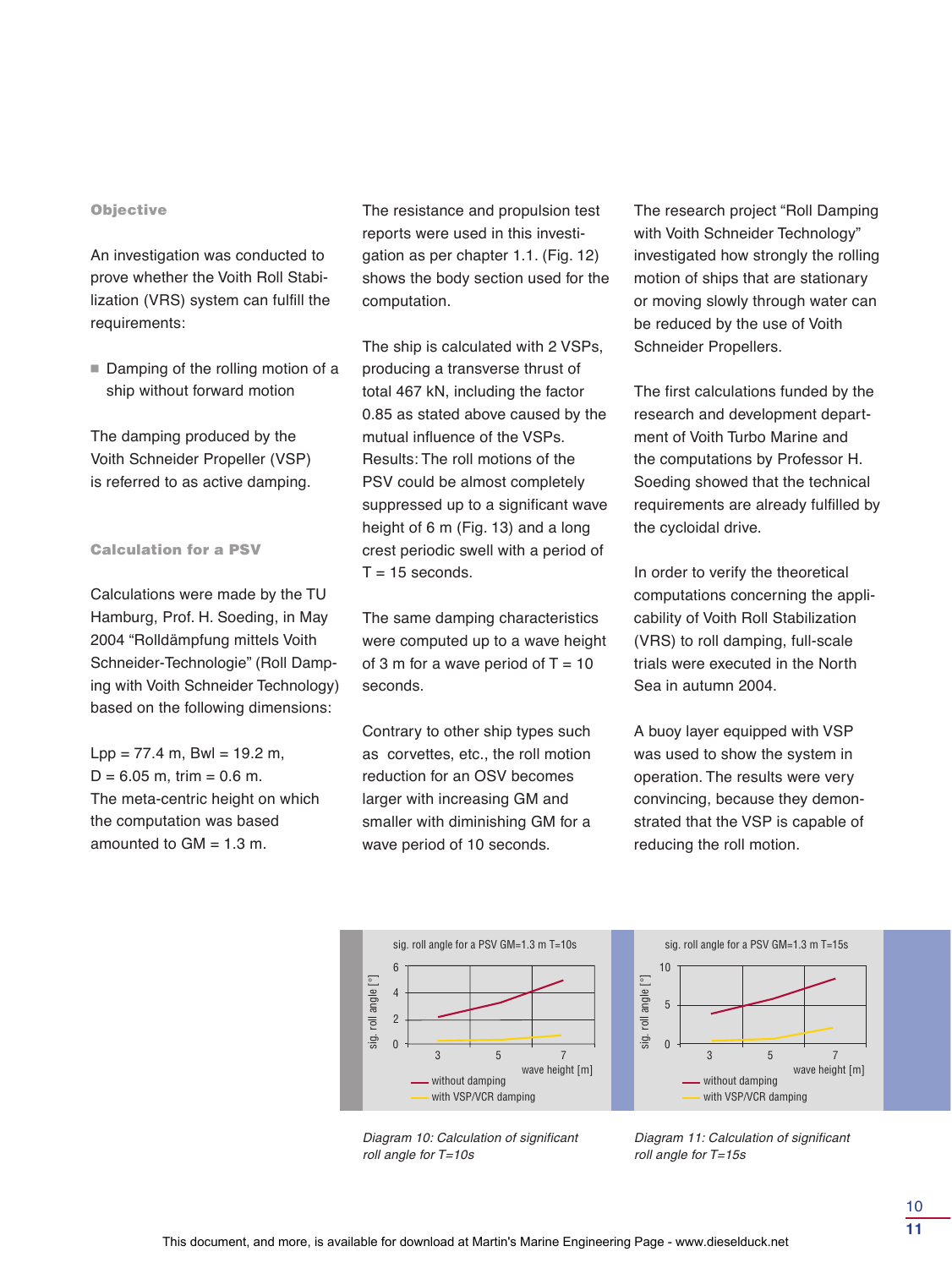# **6. Dynamic Positioning with Voith Schneider Propellers**

In the past only specialized vessels, such as dive support, construction support and survey vessels, were fitted with dynamic positioning systems. These vessel types were required to maintain their position and head within very strict parameters. Automatic heading and position control systems were hence essential for safe operation.

The new roles for standard Platform Supply Vessels now require that the vessels can be positioned with a higher degree of accuracy, and are able to maintain their position for extended periods of time. Most newly built PSV are therefore fitted with dynamic position systems as standard, exceptions are rare.

The following section provides an overview of DP operation and the advantages of Voith Schneider Propellers for dynamic positioning.

At its very basic concept, dynamic positioning is a system that is utilized to maintain a vessel in a designated position and/or with a designated heading in order to provide a stable platform for different tasks.

Any vessel has 6 freedoms of movement, named yaw, surge, sway, heave, pitch and roll. The heave, pitch and roll of the vessel cannot be controlled by a DP system (these movements belong to the sea-keeping behaviour of the ship).

![](_page_11_Picture_6.jpeg)

![](_page_11_Picture_8.jpeg)

Fig. 14: Voith Schneider Propeller Fig. 15: The 3 m blade of a VSP for a PSV

The function of the DP system is to control automatically the yaw, surge and sway, and therefore maintain the vessel in the desired location or maintain the required heading control.

- Yaw: The change of heading due to the vessel's rotation about the vertical axis
- $\blacksquare$  Sway: The vessel's movement in the transverse direction (side stepping)
- Surge: Vessel's movement in the fore and aft direction

A DP system is used to maintain these movements and rotation in very strict parameters. It is therefore important to have a propulsion system with an overall outstanding performance. The propulsion system has to meet the following requirements:

- $\blacksquare$  Thrust and efficiency are identical in all directions
- Extremely fast and precise thrust changes
- Stepless control of thrust in magnitude and direction according to X and Y coordinates. Thrust control has to correspond with the ship's main axis

The above mentioned requirements are fulfilled by the concept of Voith Schneider Propellers. Quick and precise steering, long service life, high availability and fast stopping, as well as high acceleration properties make the VSP propulsion system a perfect partner for DP operation.

The above arguments are the reason for efficient dynamic positioning under extremely hard weather conditions!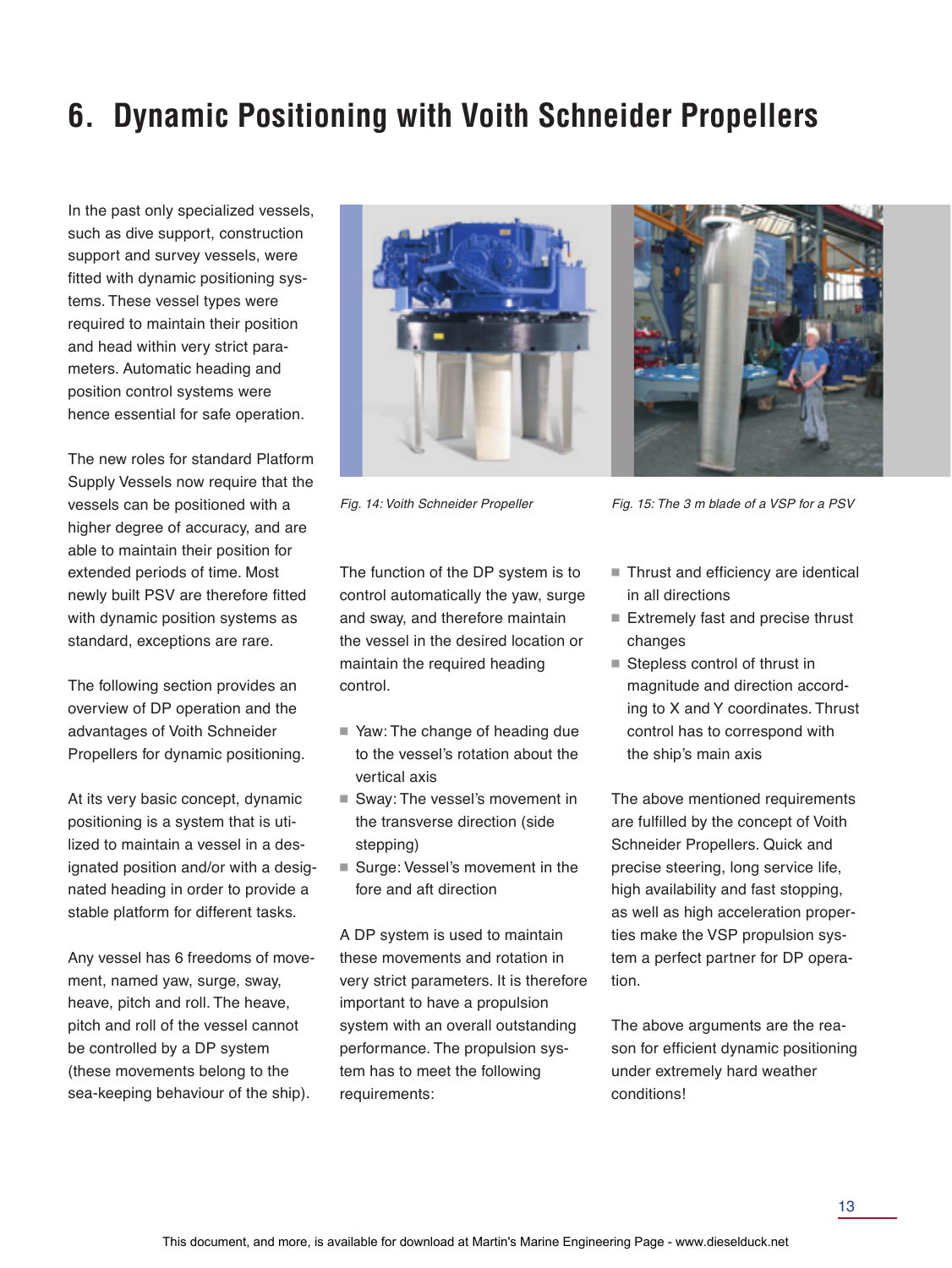## **7. Conclusion/Summary**

The comprehensive joint investigation programs performed by Østensjø Rederi AS and Voith Turbo Marine at Marintek and SVA Vienna have proven the excellent propulsion efficiency of the VSP solution across the entire operation draught range, as well as the speed range.

Under consideration of the operation spectrum of an OSV, considerable fuel savings are possible.

Additionally, the excellent sea keeping behaviour of the VSP was proven and documented alongside the renowned and proven advantages of the VSP in terms of:

- $\blacksquare$  Redundancy
- $\blacksquare$  Controllability
- $\blacksquare$  Fast and extremely precise thrust control for DP mode
- Long lifetime and very low downtimes
- $\blacksquare$  Automatically built-in c.p. characteristic allowing optimum adaptation of the entire power train to the different operation modes

The function of roll stabilization can be offered for OSV applications. As a result, the performance of modern OSVs improves significantly.